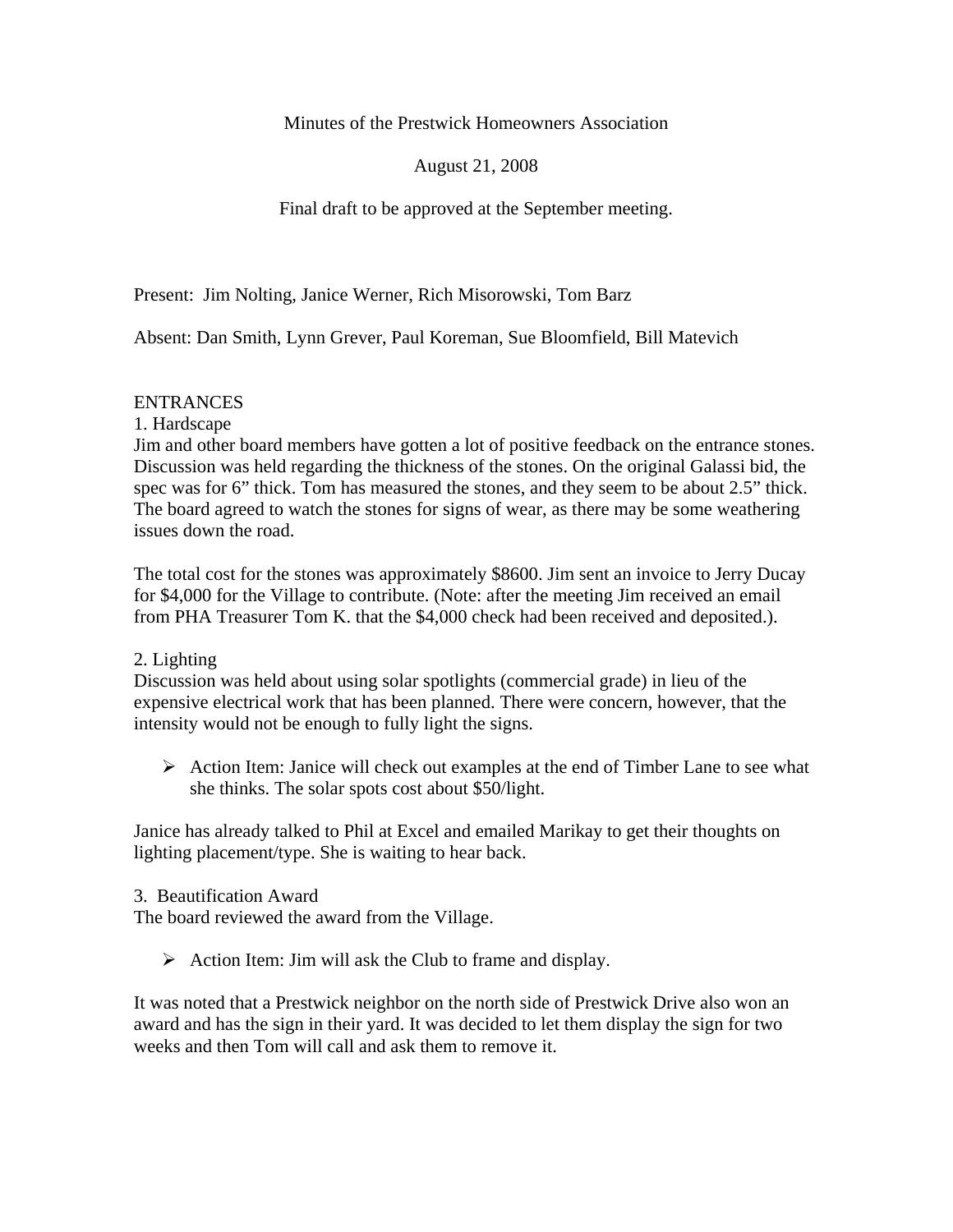## ARC

#### 1. Liby house, 706 Colony

They are redoing the front and back, putting on a façade. Tom has submitted the plans to Manny for review.

### 2. Roofs without permits

The Village was contacted about two homes where roofs were being put on without permits. The Village issued stop orders. One homeowner did stop and follow procedure. The other proceeded anyway. Tom anticipates there will be Village action.

## 3. Bertrand/Kirsch home

There is some major landscaping work being done in the back of the property. It was noted that any landscaping work over \$1,000 should come for approval before the board.

## SOCIAL

1. Oktoberfest

The board discussed and agreed to subsidize tickets at the same rate as last year for PHA members to attend the Club's Oktoberfest.

 $\triangleright$  Action Item: Janice will call Sue to see if she is willing to coordinate again.

#### MEMBERSHIP

1. Directory feedback

Board members have been getting very positive feedback on the new directory. The printing cost was donated by member Bill Kiehl of Liberty Graphics. The board appreciates his time and patience and financial contribution to producing this book as there were a number of problems with the data this year.

 $\triangleright$  Tom will purchase a plaque to thank Liberty/Bill Kiehl for their support of PHA, per the board's approval.

#### **SECURITY**

1. Robberies in Prestwick

This summer there was a robbery on Aberdeen and one on Highland. The police have had more of a presence in the area lately. Jim has gotten some questions on revisiting the security cameras. Tom noted that 10-15 years ago PHA had a No Solicitors sticker printed and gave two out with each directory. He would like to reconsider this plan for the 09 directory.

#### WEB SITE

#### 1. Database

Jim got an estimate from Travis to build a database of the membership. The cost would be \$2400 to add a server and provide remote access. Jim noted that there were a number of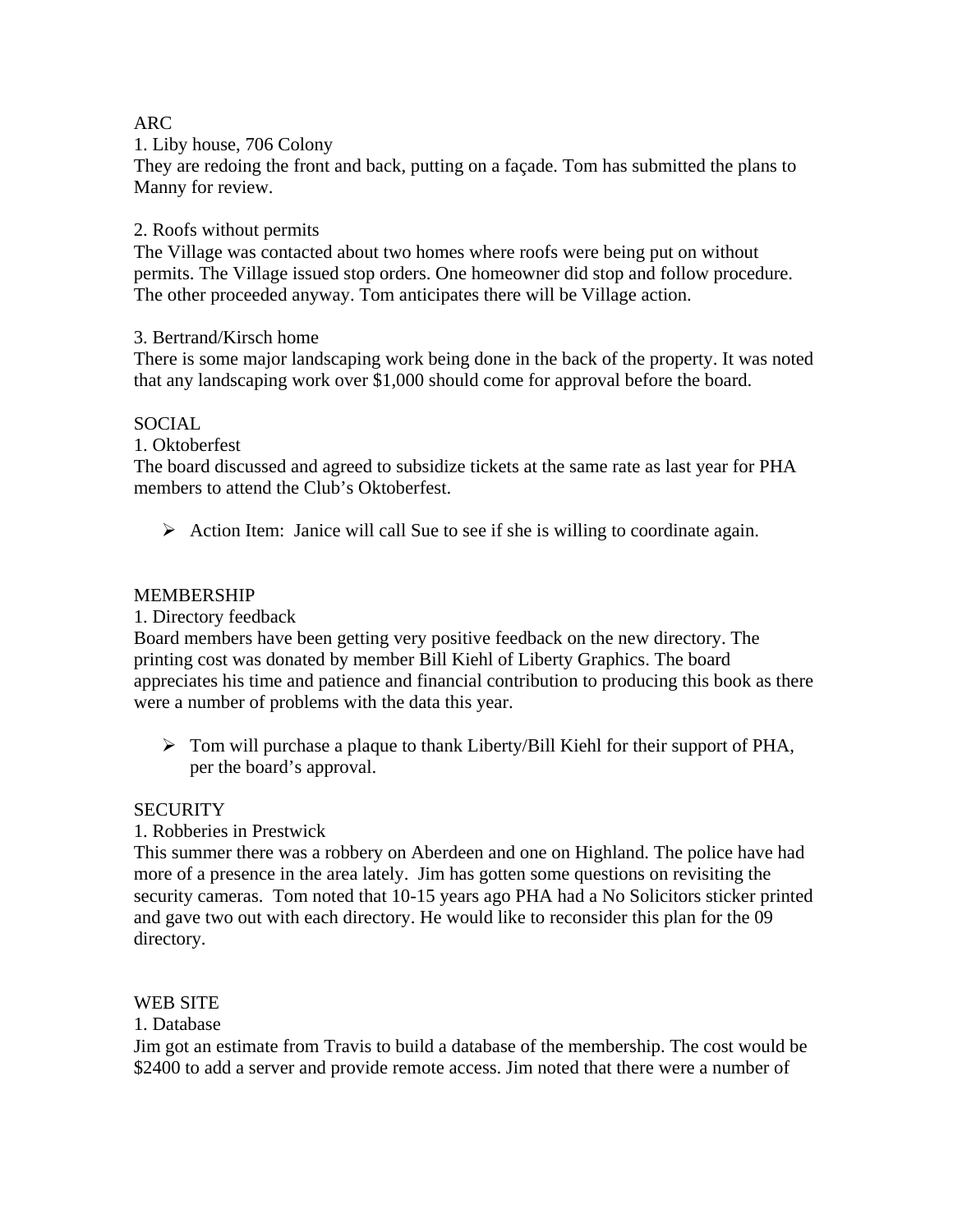errors in the member data this year. It was noted that the database is currently housed in Tom's office in WordPerfect.

The decision was made to not pursue the web site database at the present time.

- $\triangleright$  Action Item: Rich will work with Sue at Tom's office to put the database in Excel.
- $\triangleright$  Action Item: Jim will talk to Travis about other web site updates.

## FINANCIAL

Jim noted that the current bank balance is approximately \$29,000.00.

## NEWSLETTER

1. Articles to be included in the September newsletter (mailed by mid-September):

- a. Entrance status and thank you
	- $\triangleright$  Action Item: (Jim to give Rachel key points)
- b. Beautification award notice (Rachel)
- c.  $4<sup>th</sup>$  of July Report
	- $\triangleright$  Action Item: (Tom to send Jim notes, Jim to add and give article to Rachel)
- d. PHA Directory blurb…support advertisers (Rachel)
- e. PHA Directory blurb…thank you to Bill Kiehl, info on Liberty (Rachel)
- f. Oktoberfest invite/info
	- $\triangleright$  Action Item: Sue/Tom to give Rachel details
- g. Follow up on August 25 STB hearing (Rachel)
- h. Prestwick History (if space available Rachel)

# GOVERNMENTAL

#### 1. CN RR

August 25 meeting at Matteson Holiday Inn

- a) STB EIS draft needs specific comments on the STB's analysis Written comments can be mailed or emailed to DC or made at any of the public hearings.
- b) Rich sent 21 faxes to legislators who sponsored House Bill 6707 (TRACS) thanking them for their support.
- c) Key talking points include the fact that the mitigation of all crossings will total one billion dollars. The taxpayers don't have the money. There is no benefit